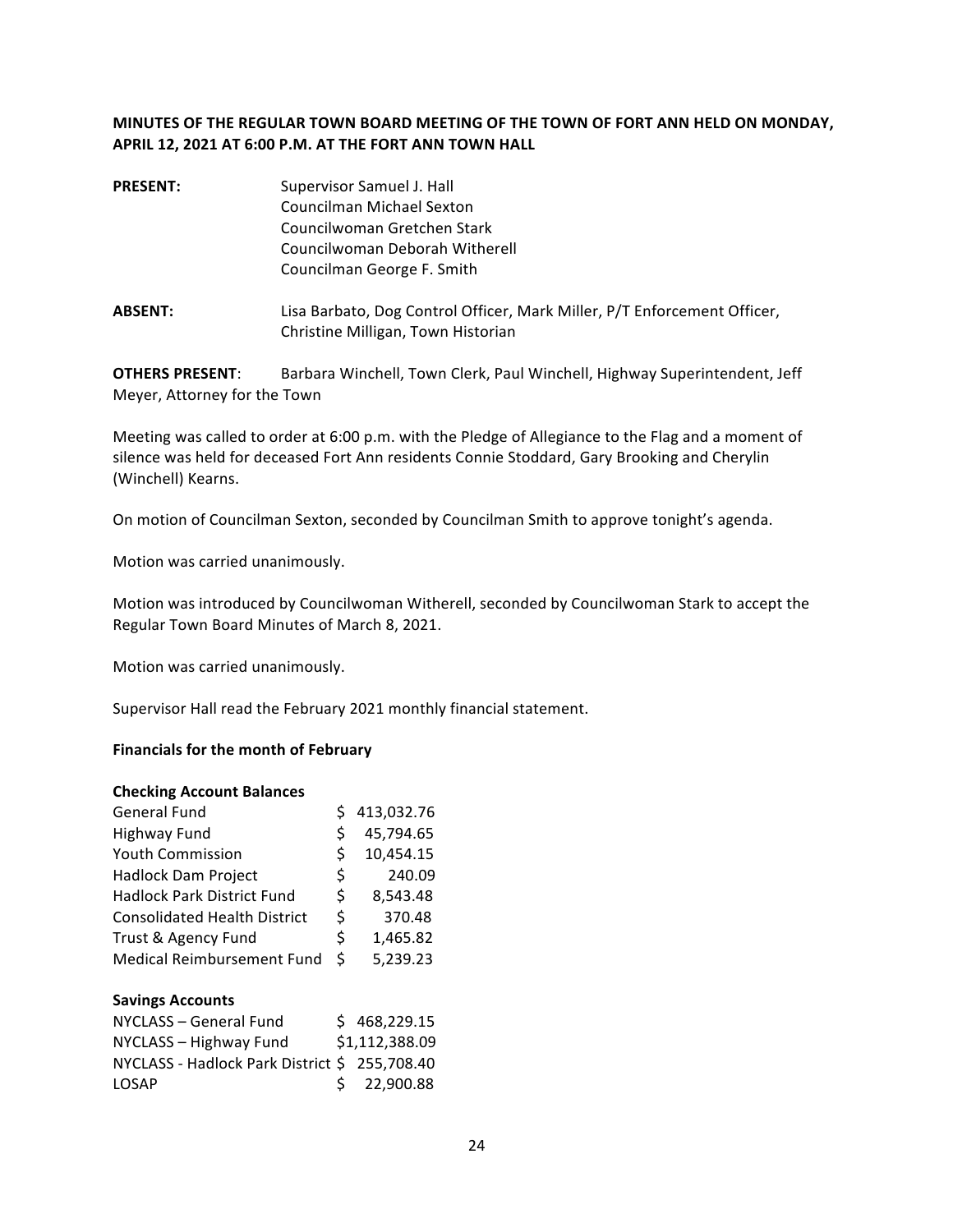Motion was introduced by Councilman Smith, seconded by Councilwoman Stark to pay the bills as warranted and audited.

Motion was carried unanimously.

### **6:07 p.m. No Public Comment since there was no one from the public was present.**

**Supervisor's Report:** Supervisor Hall stated he received numerous phone calls with regards to the Hadlock situation primarily Northern Living facilities. Northern Living owns a total of seven (7) properties (Pillar Way, Sunset View Way, Hadlock Pond Road, Summer Way). The concerns ranged from assessments, sewage, dogs, parking, etc. Northern Living advertises that they have properties that can hold up to twenty-five (25) people. The paperwork originally filed with Washington County Code Enforcement indicated it had an occupancy of six (6) people was what the septic system was rated for. Washington County Code Enforcement wanted to meet with the owners but the owners were leaving town on vacation. Washington County Code Enforcement is supposed to be back in contact with the owners of Northern Living the week of April 19, 2021. They also advertise as pet friendly but it seems to be larger dogs and they should be following the leash law in place with the Town of Fort Ann.

Supervisor Hall asked the Attorney for the Town if he had any suggestions on the dog situation. Mr. Meyer stated dogs are tricky. He said the best case scenario for the Town of Fort Ann is everyone has a fence. If dog(s) get out on to neighbor's properties then pictures should be taken and provided to dog control officer for handling.

Councilwoman Stark asked if the town can require the dogs be licensed and proof of shots? The Attorney for the Town replied that the town can in the future make it a part of the short-term rental process and regulations that dogs have to be restrained and contained. Councilwoman Stark was also asked about bed tax. Supervisor Hall stated that they are waiting a decision for the Association and Legislature.

Supervisor Hall stated that the Fort Ann Youth League has met at the town hall a couple of times.

**Councilwoman Witherell:** Councilwoman Witherell stated she noticed at the corner of Clay Hill Road that a section of the dock had flipped over and she's concerned it's going to float away.

**Councilman Smith:** Councilman Smith stated that he also received the same phone calls as Supervisor Hall with the same concerns with short term rentals.

**Councilwoman Stark:** Councilwoman Stark said she received inquires about safety on the lake with regards to where are the boats coming from; are they washed and how are they getting on the lake?

Councilwoman Stark stated the bike trail is finished and people are really enjoying it.

Councilwoman Stark would like to see the Fort Ann Historical Society coordinate with NYS DOT about getting a sign at the top of Ann Street & Route 149 that points to the Canal Park and trail.

Councilwoman Stark received an email about noise on Hadlock and having a noise ordinance in Fort Ann.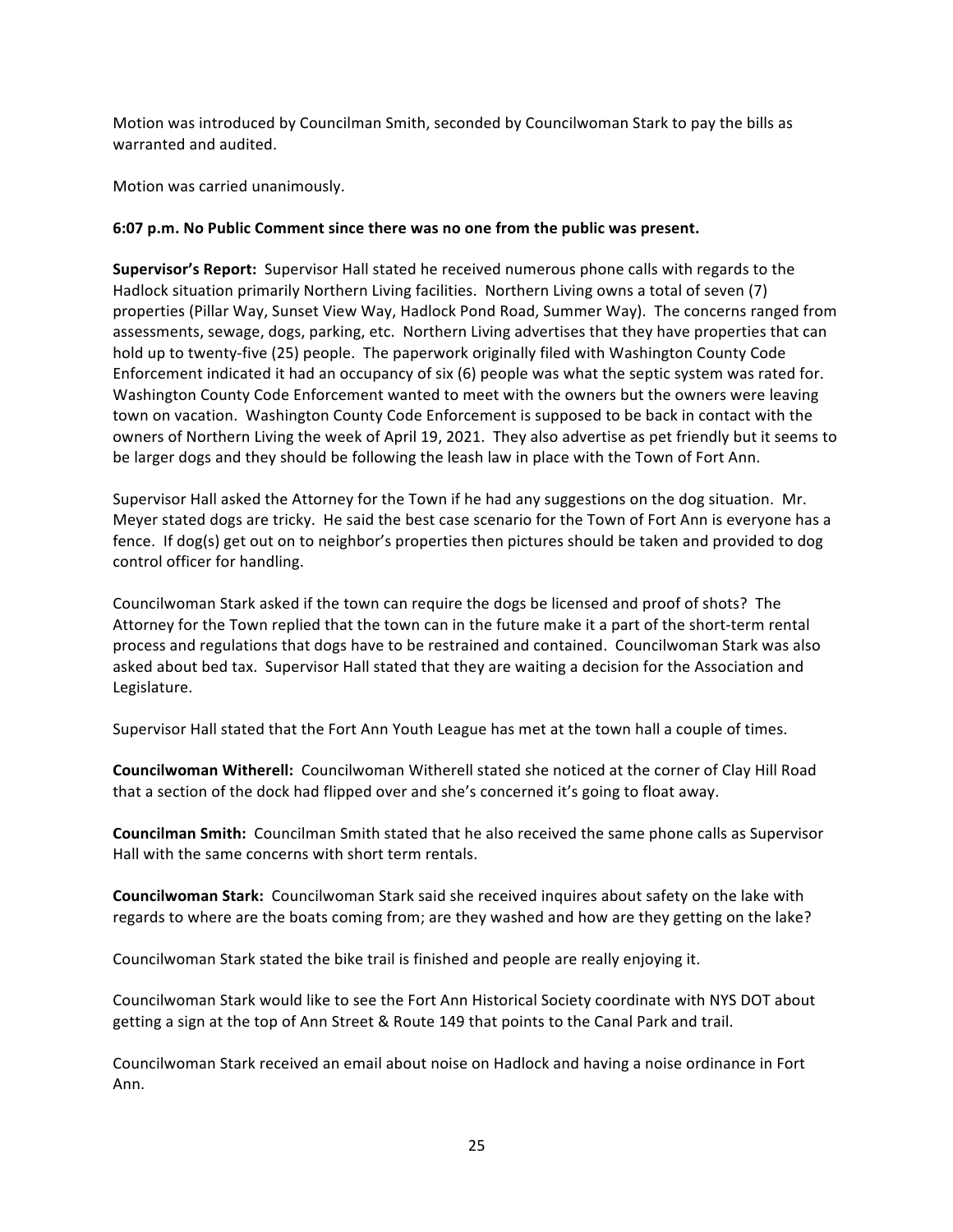Councilwoman Stark said there needs to be an ad run for the hiring of three (3) lifeguards.

**Town Clerk's Report** was given for March 2021. The Town Clerk advised that the Dog Control Officer, Lisa Barbato, was on vacation from April  $9 -$ April  $18<sup>th</sup>$ . The Town Hall voice mail has been changed to advise the public to contact Todd Humiston while Lisa is on vacation for dog control matters.

**Highway Superintendent Report:** Paul Winchell stated the Highway Department has been cutting brush on Clay Hill, Dewey's Bridge Rd., Copeland Pond Rd., Lake Nebo Road. All roads are graded except Fish Hill and Dublin because of rain. Fish Hill and Dublin are scheduled for tomorrow. Closed the valves at the dam last Monday, April 5, 2021. Pot holes have been filled.

Paul Winchell stated that they have been messing with it for about three (3) weeks. Highway Superintendent reported out that he had a mechanic came to look at the grade all and they ended up taking it to Grade All for repair. It will cost approximately \$2,000.00 to repair. The problem seems to be some sort of clusters of electrodes.

Paul Winchell stated that this is the time of year where he places a culvert order which is approximately \$5,000.00 for projects.

**Enforcement Officer Report:** Absent - paper copy of report was given to Town Board Member's for March 2021. Supervisor Hall received Uniform Code Administration and Enforcement Report from Washington County Code Enforcement for the 2020 reporting year and distributed to the TBM's to review.

### **Dog Control Officer: Absent**

Historian: Christine Milligan not in attendance.

Supervisor Hall spoke of the stimulus program that came down from Senator Schumer's Office. It originally was \$660,000.00 at the town level but is more like \$440,000.00. Some of the difference will go to the Village of Fort Ann. Supervisor Hall is not sure yet what it can be used for. He's hoping for an infrastructure clarification within the next 45-60 days. In the mean time he'd like to have the Budget Officer set up a Capital Project account until he gets the actual guidance on how and what the money can be spent on. You don't want to spend money on anything not authorized.

Motion was made by Councilman Sexton, seconded by Councilwoman Witherell to authorize the Budget Officer to set up a Capital Projects account.

Motion was carried unanimously by roll call vote.

### **RESOLUTION #38-2021**

# TO MODIFY THE 2020 BUDGET TO INCREASE APPROPRIATIONS TO BE TRANSFERRED TO THE OLD **STONE HOUSE LIBRARY CAPITAL PROJECTS FUND**

On motion of Councilman Smith, seconded by Councilman Sexton to accept resolution entitled "Resolution to Modify the 2020 Budget to Increase Appropriations to be transferred to The Old Stone House Library Capital Projects Fund."

ADOPTED AYES 5 Sexton, Smith, Stark, Witherell, Hall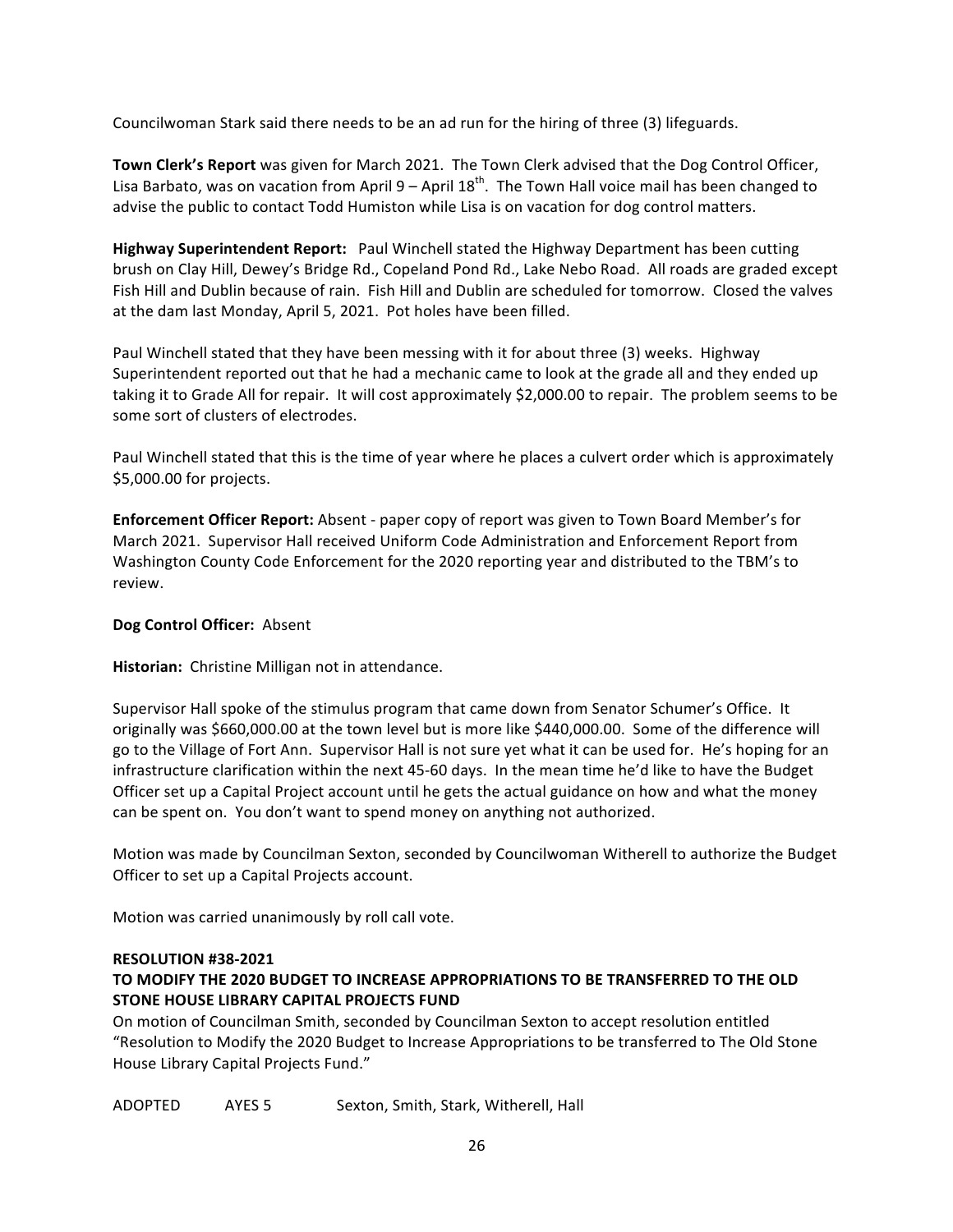**RESOLVED**, it is necessary to appropriate funds from the fund balance in the amount of the revenue received from the Charles R. Wood Foundation Grant for the purpose of renovations to the Old Stone House Library.

### **RESOLUTION #39-2021**

## AUTHORIZING THE ANNUAL AGREEMENT BETWEEN THE BOARD OF EDUCATION OF THE FORT ANN **CENTRAL SCHOOL DISTRICT AND THE TOWN OF FORT ANN**

On motion of Councilwoman Stark, seconded by Councilman Sexton to accept resolution entitled "Resolution Authorizing the Annual Agreement between the Board of Education of the Fort Ann Central School District and the Town of Fort Ann."

ADOPTED AYES 5 Sexton, Smith, Stark, Witherell, Hall

**RESOLVED**, the Town Board hereby authorizes and directs the Town Supervisor to sign the annual agreement between the Town of Fort Ann and the Fort Ann Central School in accordance herewith, a copy of which shall be on file in the Town Clerk's Office.

### **RESOLUTION #40-2021**

### **APPOINTING DIRECTOR OF 2021 SUMMER RECREATION PROGRAM**

On motion of Councilwoman Stark, seconded by Councilwoman Witherell to accept resolution entitled "Resolution Appointing Director of 2021 Summer Recreation Program."

ADOPTED AYES 5 Sexton, Smith, Stark, Witherell, Hall

**RESOLVED**, that the Fort Ann Town Board appoints Walter "OC" West, 10566 State Rte 149, Fort Ann, New York 12827 as the 2021 Director of Summer Recreation Program at an annual salary of \$3,500.00.

#### **RESOLUTION #41-2021**

#### **APPOINTING 2021 VOLUNTEER LIFEGUARD**

On motion of Councilman Sexton, seconded by Councilman Smith to accept resolution entitled "Resolution Appointing 2021 Volunteer Lifeguard."

| ADOPTED | AYES 4    | Sexton, Smith, Witherell, Hall |
|---------|-----------|--------------------------------|
|         | ABSTAIN 1 | Stark                          |

**RESOLVED,** that the Fort Ann Town Board does hereby appoint Gretchen Stark, 364 Hadlock Pond Road, Fort Ann, New York 12827 to serve as a volunteer, without compensation of any sort, as a lifeguard for the summer of 2021.

Supervisor Hall thanked Councilwoman Stark for volunteering to do this every summer. He doesn't know what the town will do if/when she decides she doesn't want to do this any longer.

#### **RESOLUTION #42-2021**

## AUTHORIZING THE HIGHWAY SUPERINTENDENT TO CONTRACT WITH WASHINGTON COUNTY FOR THE **MOWING OF HIGHWAYS**

On motion of Councilman Sexton, seconded by Councilwoman Stark to accept resolution entitled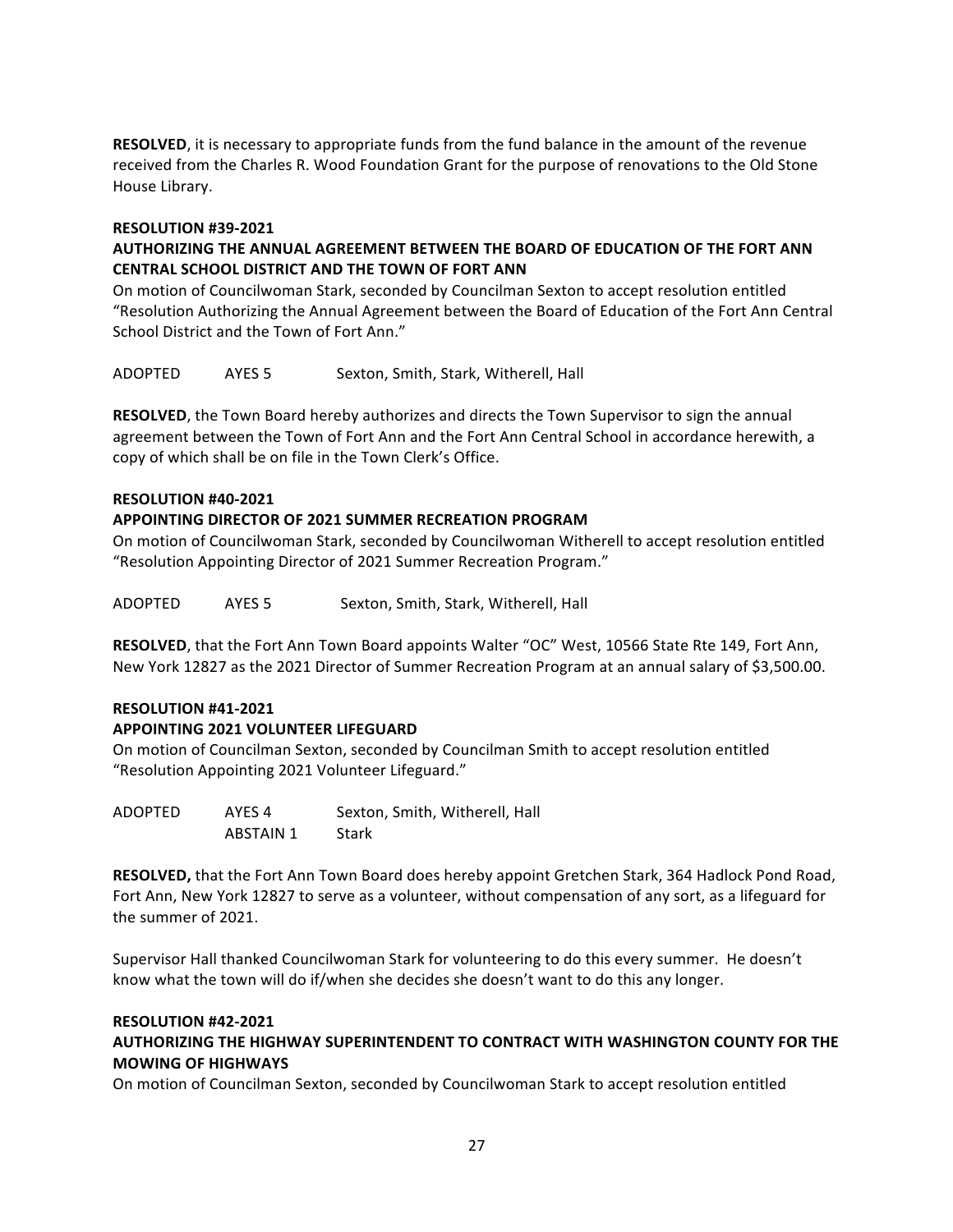"Resolution authorizing the Highway Superintendent to contract with Washington County for the mowing of highways."

ADOPTED AYES 5 Stark, Sexton, Smith, Witherell, Hall

**RESOLVED,** that the Town Board of the Town of Fort Ann hereby authorizes Paul Winchell, Highway Superintendent, to sign said agreement and file a copy of the agreement in the Town Clerk's Office.

### **RESOLUTION #43-2021**

## **TO HIRE PILOT KNOB BEACH LIFEGUARDS**

On motion of Councilman Smith, seconded by Councilman Sexton to accept resolution entitled "Resolution to hire Pilot Knob Beach Lifeguards."

ADOPTED AYES 5 Sexton, Smith, Stark, Witherell, Hall

**RESOLVED**, that the Town Board of the Town of Fort Ann authorizes and directs the Town Supervisor and/or Clerk to the Supervisor to complete any forms and take any action necessary to effectuate the terms of this resolution.

### **RESOLUTION #44-2021**

## **AUTHORIZING THE REQUEST FOR PROPOSAL FROM QUALIFIED INDEPENDENT CERTIFIED PUBLIC ACCOUNTANTS OR INDEPENDENT PUBLIC ACCOUNTANTS TO AUDIT LOSAP**

On motion of Councilman Sexton, seconded by Councilman Smith to accept resolution entitled "Resolution Authorizing the Request for Proposal from Qualified Independent Certified Public Accountants or Independent Public Accountants to Audit LOSAP."

ADOPTED AYES 5 Sexton, Smith, Stark, Witherell, Hall

**RESOLVED,** that the Town Clerk is hereby authorized and empowered to publish and post the Request for Proposal.

The Attorney for the Town and the TBM's have a copy of the 2016 RFP. Supervisor Hall thought the first date should be June 14, 2021. Supervisor Hall asked the Attorney for the Town what he thought. The Attorney for the Town thought that date of June 14, 2021 is good and the goal is to get multiple responses. The sooner it gets out the better. The Attorney for the Town will fill in appropriate date and email the RFP to the Town Clerk in order to advertise. This was agreeable to the town board.

### **RESOLUTION #45-2021**

# **AUTHORIZING A FEASIBILITY STUDY FOR AN INTERMUNICIPAL AGREEMENT WITH WASHINGTON COUNTY FOR THE COST SHARING, CONSTRUCTION, AND USE OF A SHARED HIGHWAY FACILITY**

On motion of Councilman Sexton, seconded by Councilman Smith to accept resolution entitled "Resolution Authorizing a Feasibility Study for an Intermunicipal Agreement with Washington County for the Cost Sharing, Construction, and Use of a Shared Highway Facility."

ADOPTED AYES 5 Sexton, Smith, Stark, Witherell, Hall

**RESOLVED,** the Town Board hereby approves the amending the budget to appropriate \$15,000.00 from A1990.4 Contingency to A1440.4 Engineering in order to pay for the feasibility study.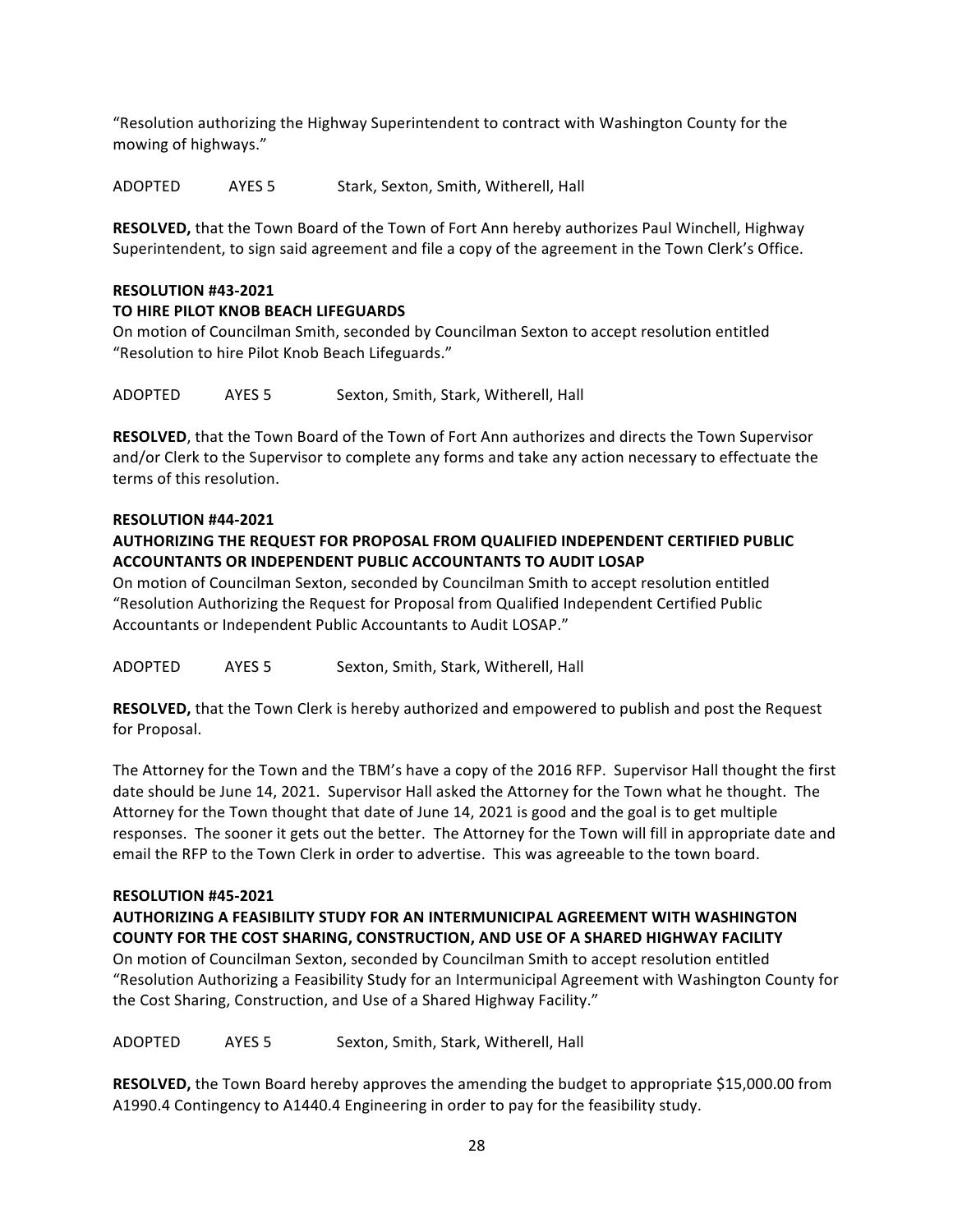Supervisor Hall received a letter dated April 1, 2021 from the Washington County Administrator to engage in a study regarding replacement of two (2) highway barn facilities in Fort Ann and Middle Falls. The Town of Easton has decided not to participate because of the distance between the two (2) buildings. Supervisor Hall stated that up to \$200,000.00 could come back from the state to build the new highway building. Supervisor Hall asked the Highway Superintendent to explain the need. The Highway Superintendent stated they have a half million dollars worth of equipment that sits outside all year long. They can't work on the equipment in the winter because all the bays are full. The last truck they bought the box size was smaller than they wanted to fit in the building. Supervisor Hall stated that he spoke with the Budget Officer and she stated there is money in the contingency fund. The intent is to build for the future. The Highway Superintendent liked the Town of Kingsbury building and felt that would be something to meet their needs.

Supervisor Hall asked the Attorney for the Town about the next steps and he responded it really depends on the property lines and a permissive referendum because of the dollar amount. The Town of Fort Ann gets the drawings so if Washington County doesn't go forward with this the town could/would be in a position to go forward to seek out its own financial.

The Highway Superintendent invited the TBM's to look at the town highway barn and see for themselves where the bottom of the building is crumbling the blocks have been there for so long. Supervisor Hall stated they have known for a long time that a new highway barn was necessary. Supervisor Hall stated that they've just been patching up the highway barn but you get to a point where you can't keep patching it.

Highway Superintendent asked permission to leave meeting since he wasn't needed for short-term rental topic.

**4.0 Old Business: A Local Law Regulating Short Term Rentals in the Town of Fort Ann** Supervisor Hall asked the Attorney for the Town to lead us through this process. Jeff Meyer first of all wanted it on the record that his in-law's own property in the Town of Fort Ann and use it as a short-term rental and they do have an agreement with Northern Living. Mr. Meyer stated there's no conflict since he doesn't receive any money from Northern Living or his in-laws. Mr. Meyer stated that he put together a DRAFT local law last year around this time. It was basically designed for disclosure and registration so the town is aware of what is going on and if problems who to contact to try to maintain order. Mr. Meyer stated that the local law is not designed to shut places down or to prohibit peoples use of property. Any property owner in the Town of Fort Ann can rent out their property are free to do so. Part of the limitations on regulating short-term rentals is based on the fact that the state and the county in general views short-term rentals as residential property use because you are renting out the whole house which is no different than you using your home. Mr. Meyer said site plan review could be applicable but the site plan review law would have to be amended as it relates to short-term rentals. The Planning Board would look at use as it relates to that existing property it would be a front end measure wouldn't give the town any regulatory on the back end like what's the parking, occupancy? Next would be based on actual use. Need to address the property owner with questions that arise like noise, dogs that the town board would have to be addressed by the town board. Mr. Meyer said from a constitutional standpoint it's easier to have it applied town wide. Mr. Meyer stated this is more of a registration process not a property rights question.